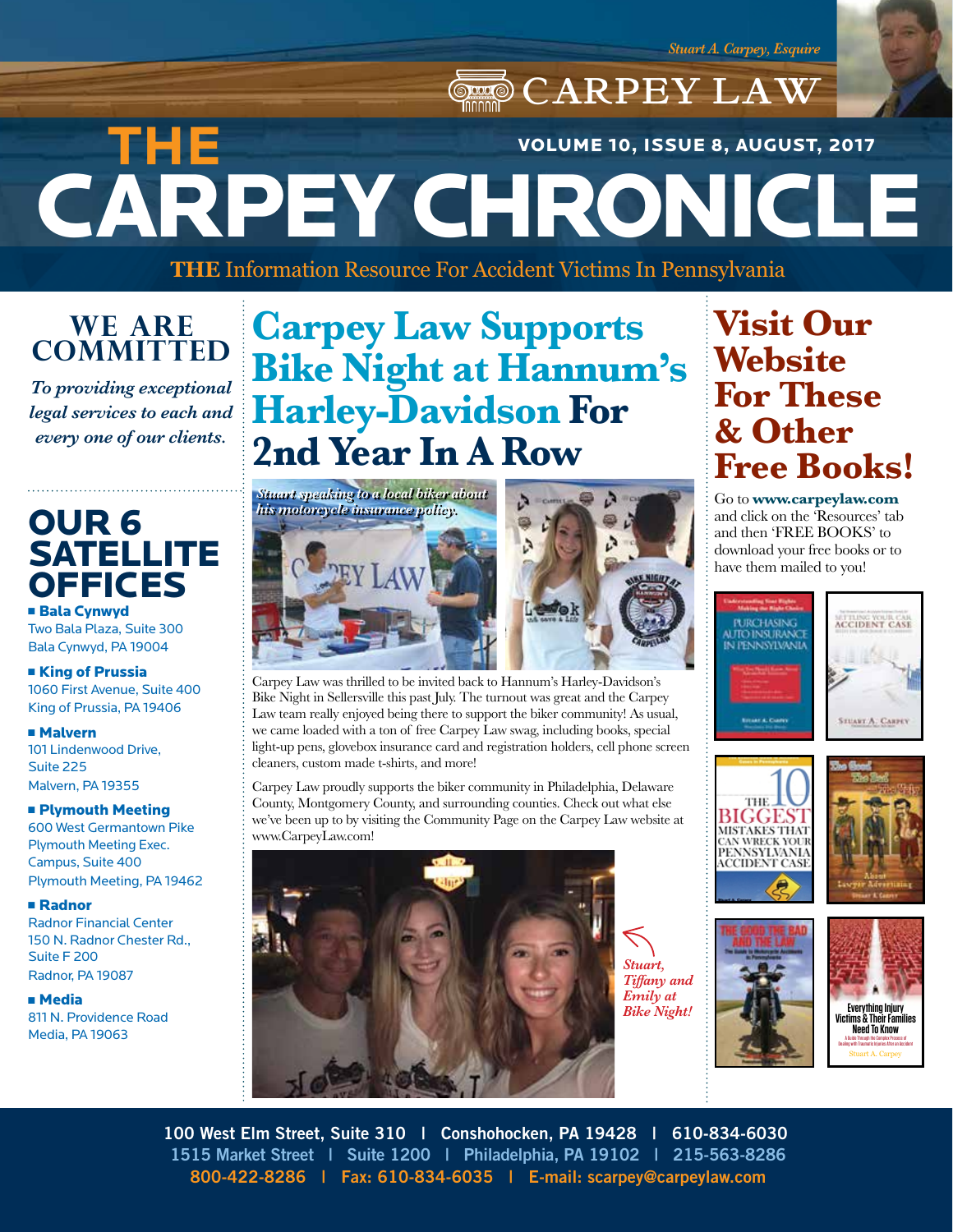#### THE CARPEY CHRONICLE

## LAURA CARPEY'S RECIPES OF THE MONTH **Zucchini Boats**

#### **INGREDIENTS**

- $\Box$  2 zucchinis
- $\equiv$  2T olive oil
- $\Box$  2 garlic cloves, minced
- $\equiv$  salt & peppers
- $\equiv$  grape tomatoes
- $\overline{2}$  T bread crumbs
- $\blacksquare$  16 mozzarella balls
- $\blacksquare$  1/4 C grated parmesan
- $\blacksquare$  fresh chopped basil

#### **INSTRUCTIONS**

- 1. Cut zucchinis in half and scoop out.
- 2. Brush with a mix of olive oil, minced garlic cloves, and salt & pepper.
- 3. Layer in halved grape tomatoes and sprinkle with bread crumbs.
- 4. Bake 30 minutes at 350º.
- 5. Top with mozzarella balls and broil until golden and bubbly.
- 6. Drizzle with more olive oil and sprinkle with parmesan cheese.
- 7. Top with fresh chopped basil.

## **Nectarine-Blackberry Crisp**

#### **INGREDIENTS**

#### **Topping:**

- n 1 cup all purpose flour
- $\equiv 6$  tablespoons (packed) golden brown sugar
- $\blacksquare$  1 teaspoon finely grated lemon peel
- $\blacksquare$  1/2 teaspoon salt
- $\frac{1}{2}$  cup (1 stick) unsalted butter, melted
- $\blacksquare$  1 teaspoon vanilla extract

#### **Filling:**

- 2 large eggs
- $\Box$  1 cup crème fraîche or sour cream
- $\blacksquare$  1 teaspoon vanilla extract
- $\Box$  1 tablespoon plus 1/2 cup all purpose flour
- $\Box$  3 cups blackberries (two 5.6- to 6-ounce packages) ■ 4 medium nectarines (about 18 ounces total),
- pitted, cut into  $11/2$ -inch cubes
- $1/4$  cup sugar

### $\blacksquare$  Vanilla ice cream

#### **INSTRUCTIONS**

#### **For topping:**

Whisk flour, golden brown sugar, lemon peel, and salt in medium bowl to blend. Add melted butter and vanilla; stir until evenly moistened but crumbly. DO AHEAD: Can be made 4 hours ahead. Let stand at room temperature.

#### **For filling:**

1. Whisk eggs in large bowl to blend. Whisk in crème fraîche and vanilla. Add 1 tablespoon flour; whisk to blend. do ahead Can be made 4 hours ahead. Cover and chill. Rewhisk before continuing.

2. Preheat oven to 375°F. Butter 8x10- inch oval ceramic dish. Place berries and nectarines in large bowl. Sprinkle remaining 1/2 cup flour and sugar over; toss to coat. Transfer to prepared dish. Pour egg mixture evenly over fruit. Using fingers, crumble topping over fruit, distributing evenly.

3. Bake crisp until custard is set and topping is golden brown, about 55 minutes. Let cool at least 10 minutes and up to 1 hour before serving. 4. Scoop crisp into bowls. Serve

with vanilla ice cream.



# **Another Carpey LAT Cashes In!**



Last month, an old client reached out to our office asking if Stuart might be able to assist her by reviewing her health insurance plan documents and determining if the subrogation lien her health insurance company was asserting against her was in fact valid. "Subrogation" is just a fancy way health insurance companies "seek reimbursement". Although this prior client did not have an active case with our office, Stuart was more than happy to help out a case with our office, Stuart was more than happy to help out a Carpey Law VIP, free of charge.

As it turned out, our VIP's health insurance company did *NOT* have a right of reimbursement, and Stuart saved her *a ton of money*.



We are pleased to announce that Carpey Law has been awarded the title "Boutique Personal Injury Law Firm of the Year in Pennsylvania - 2017"! This award is the result of an extensive nomination and research process conducted by Global Law Experts (GLE), judging candidates on:

- <sup>n</sup> **client testimonials**
- <sup>n</sup> **key cases**
- **n** legal rankings
- **n** overall reputation
- <sup>n</sup> **publication contributions**
- <sup>n</sup> **speaking engagements, and**
- <sup>n</sup> **performance standing of teams and individual lawyers.**

**REMINDER ABOUT OUR FIRM'S COMMUNICATION POLICY**

**About us:** We perform very high quality legal work. We are highly competent and we have a highly competent support staff, but we are not perfect. We can make mistakes. We will correct a mistake if we find it or if you point it out.

It is our policy to return phone calls in the order they are received and based on the priority of the situation. If you leave a message, your call will be returned usually within 24 hours. Some clients feel that calling multiple times in a day will get their call answered faster, but that is not the case. Email is the quickest way to get a response from anyone in the office.

appointment, it is unlikely Mr. Carpey would be able to meet with you.

Please utilize our support staff to answer your questions and to give you status reports. Our legal assistants and paralegals are very experienced and will often be able to respond to your requests.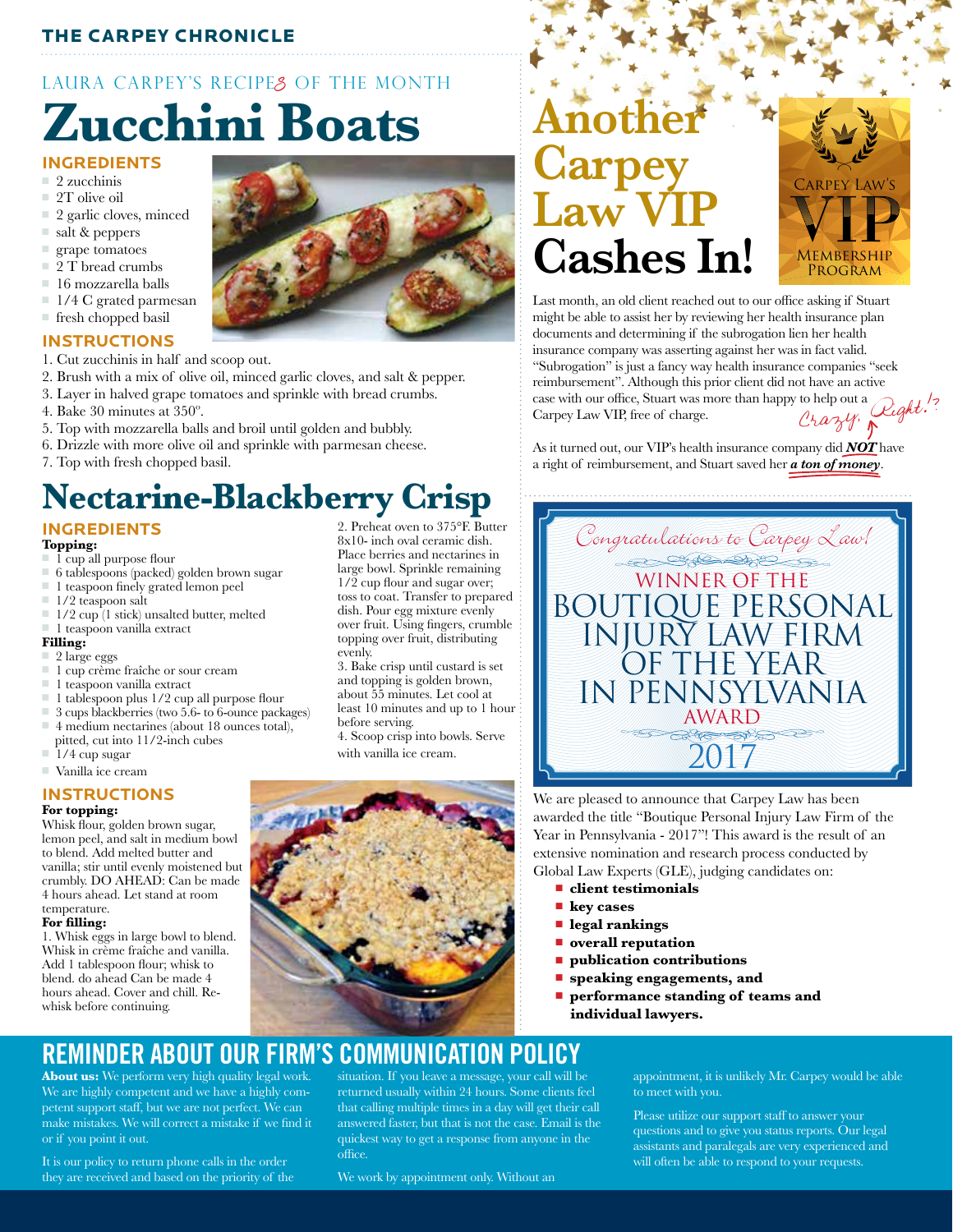# **Should You Give A Recorded Statement To An Insurance Adjuster After An Auto Accident?**

We always advise our clients that it's not a good idea to give a recorded statement to an insurance company following a car accident. Here are some of the typical questions an adjuster will ask:

**Adjuster:** Hi. This is Walter from Statewide Insurance Company. I understand that you were in an accident. Is that right?

You: Yes, it is.

Adjuster: Well I am sorry to hear that. I am going to process this claim for you. I just need to ask you a few questions to get started. Do you have a few minutes? You: Yes.

Adjuster: Alright, Now, I am going to record our conversation for my file is that OK? You: That is fine. I have nothing to hide.

Adjuster: Great. Can you tell me about that accident?

**You:** Sure. It wasn't my fault. The other driver, he just . . . And, then I went to the hospital.

**Adjuster:** I understand. Can you tell me, where were you coming from? **Adjuster:** Where were you going? What were you doing immediately before the accident?

Adjuster: Is there anything at all that you could do to avoid the accident? Adjuster: When was the very first moment in time that you saw the other car?

**Adjuster:** How far away was the car when you saw it?

**Adjuster:** How much time passed between the time you first saw the car and impact? **Adjuster:** Now, please forgive me. I have to ask everyone this question. Had you had any alcohol to drink that day? Had you taken any drugs or medication?

**Adjuster:** Were you injured in any way?

**Adjuster:** What was injured in the wreck?

Adjuster: OK. Your back, neck and knee were hurt. Was anything else hurt? Adjuster: Have you had problems with your neck before the accident? Adjuster: Have you seen any medical professionals for these injuries?

The adjuster "needs" a recorded statement for his file. Why is that? Shouldn't he already have a police report in his file? Didn't the investigating officer perform a thorough investigation? Didn't he obtain statements, take measurements, record weather information and document road conditions? Didn't he prepare a detailed written report? How about all the questions about your medical care and condition? Aside from invading your privacy, questions about your medical treatment are entirely unnecessary at an early point in the case. The only reason the adjuster wants your statement is to minimize the exposure the insurance company that he works for has to pay for your case.

## **TO THANK YOU FOR EVERY REFERRAL… WE THANK OTHERS!**



Each time you make a referral to our law firm, we make a donation to the Wounded Warrior Project, which supports wounded soldiers and veterans.

Thank you to the

following people who referred cases to us last month: **Clarence Harris** and **Max Thomas**

Wounded Warrior Project is a nonprofit organization based out of Jacksonville, FL. Their mission is to honor and empower wounded warriors. Its purpose is to raise awareness and to enlist the public's aid for the needs of severely injured service members, to help them aid and assist each other, and to provide programs and services to meet their needs.

Since its inception, Wounded Warrior Project has been successfully easing the troubles of veterans all over the country, and Carpey Law greatly supports these efforts.

For more information on Wounded Warrior Project, or to make a contribution, please visit: www.woundedwarriorproject.org.

Our success is built on referrals from clients and friends. If you know of anyone who might benefit from our services, please feel free give them our contact information.



Without You, We'd Be Lost At Sea!

*Your referrals continue to be one of the best ways for clients to find our firm. We are honored to assist your friends and family with their legal problems caused by an accident.*